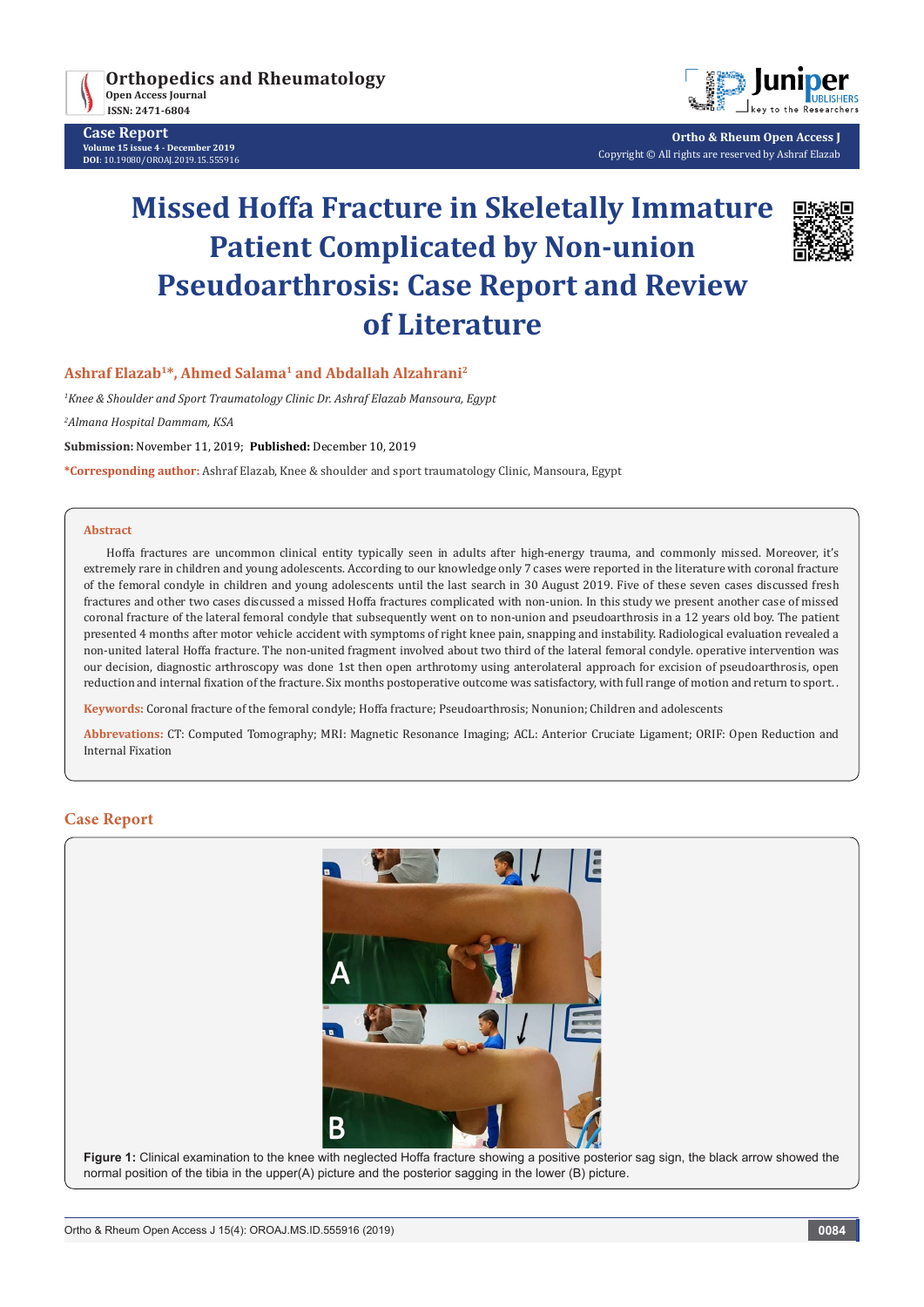The purpose of this study was to present a rare case of missed coronal fracture of the lateral femoral condyle which is known as Hoffa fracture in a young adolescent complicated by pseudoarthrosis. In addition to review the literatures about previously reported non-union or pseudoarthrosis as a complication of this uncommon fracture in children and young adolescents. A 12-year-old patient presented to us 4 months after a motor vehicle accident with pain, swelling, and limping in his right knee. According to the patient family they went to a general hospital seeking for medical advice immediately after the trauma and x ray was done which have been evaluated by orthopaedic resident who decided for conservative management. Our Clinical examination revealed tender, swollen knee with antero-posterior instability which raise our suspicion for cruciate ligaments insufficiency (Figures 1 & 2). Radiological evaluation including standard x ray and CT scan showed isolated non-united Hoffa fracture of the lateral femoral condyle to the right knee (Figure 3). The fractured segment was about 2/3 of the lateral femoral condyle. MRI examination was done to evaluate cruciate ligaments and other intraarticular structures and showed no abnormalities except for the fracture. Therefore, we suggested that the antero-posterior instability that observed by clinical examination was due to instability at the fracture site of the lateral femoral condyle in which the femoral attachment of the ACL is present at the medial aspect of its postero-inferior portion. We decided for operative intervention without delay.



**Figure 2:** Clinical examination to the knee with neglected Hoffa fracture showing antero-posterior instability cleared by the black arrows in the upper (A) and the lower(B) picture.



Figure 3: Standard x ray (A), MRI (B), and CT scan (C) showing isolated non-united Hoffa fracture of the lateral femoral condyle to the right knee clarified by yellow arrows.

**How to cite this article:** Ashraf Elazab. Missed Hoffa Fracture in Skeletally Immature Patient Complicated by Non-union Pseudoarthrosis: Case Report and Review of Literature: Ashran Elazab. Missed Holla Fracture in Skeletally immature Pattent Complicated by Non-unic<br>and Review of Literature Ortho & Rheum Open Access J. 2019; 15(4): 555916. DOI: 10.19080/OROAJ.2019.15.5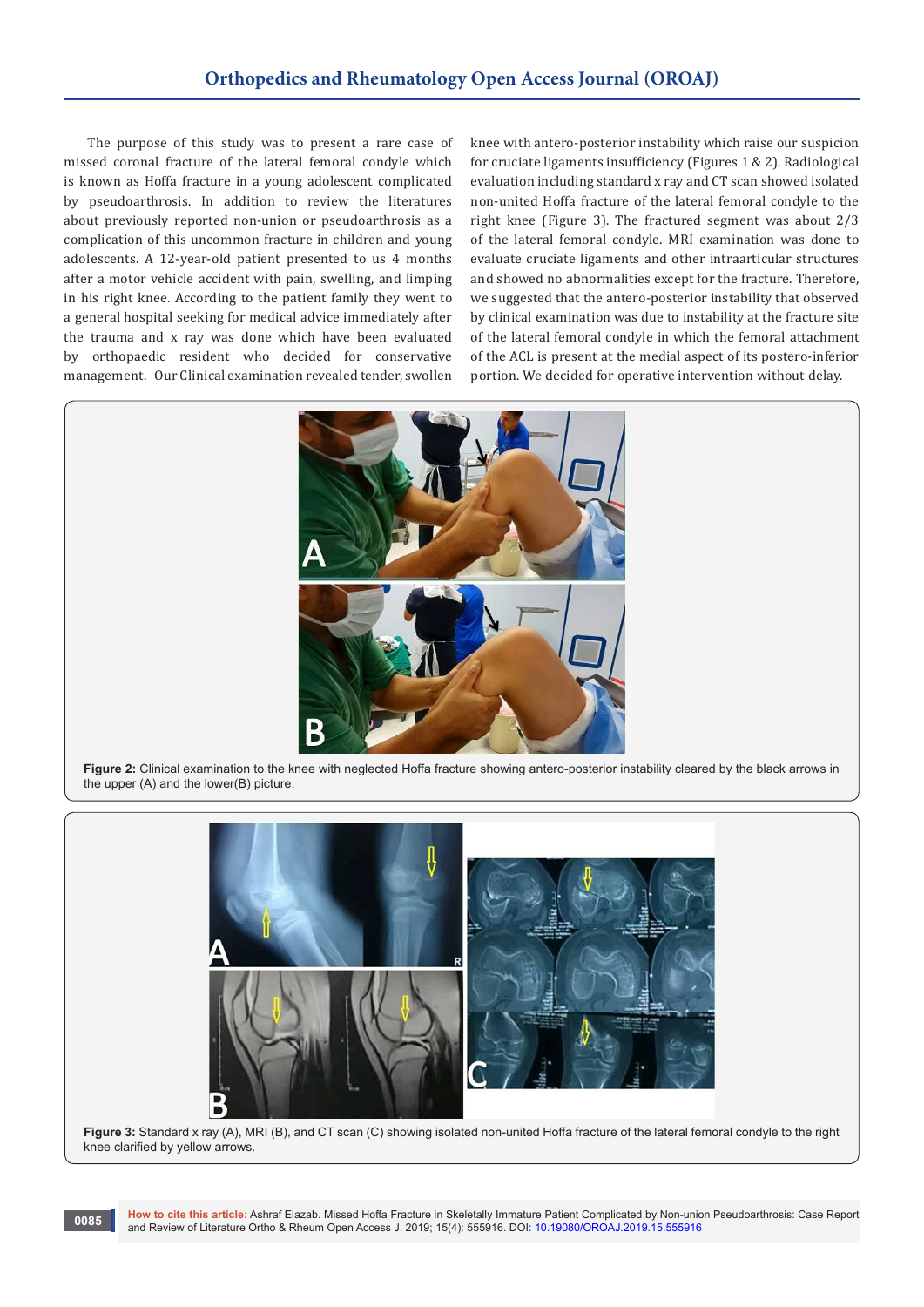

**Figure 4:** Lateral parapatellar approach showing the fracture site and the green arrow showed a clear picture of non-union and pseudoarhrosis.



**Figure 5:** A. Lateral parapatellar approach showing the fracture site cleared by the green arrow and the non-united fragment involved about two third of the lateral femoral condyle

B. A clear picture of non-union pseudoarthrosis showed by the green arrow.



**Figure 6:** Different views showing the non-union pseudoarthrosis as a complication of neglected Hoffa fracture.

**How to cite this article:** Ashraf Elazab. Missed Hoffa Fracture in Skeletally Immature Patient Complicated by Non-union Pseudoarthrosis: Case Report and Review of Literature: Ashraf Elazab. Missed Hoffa Fracture in Skeletally Immature Patient Complicated by Non-unio<br>and Review of Literature Ortho & Rheum Open Access J. 2019; 15(4): 555916. DOI: 10.19080/OROAJ.2019.15.5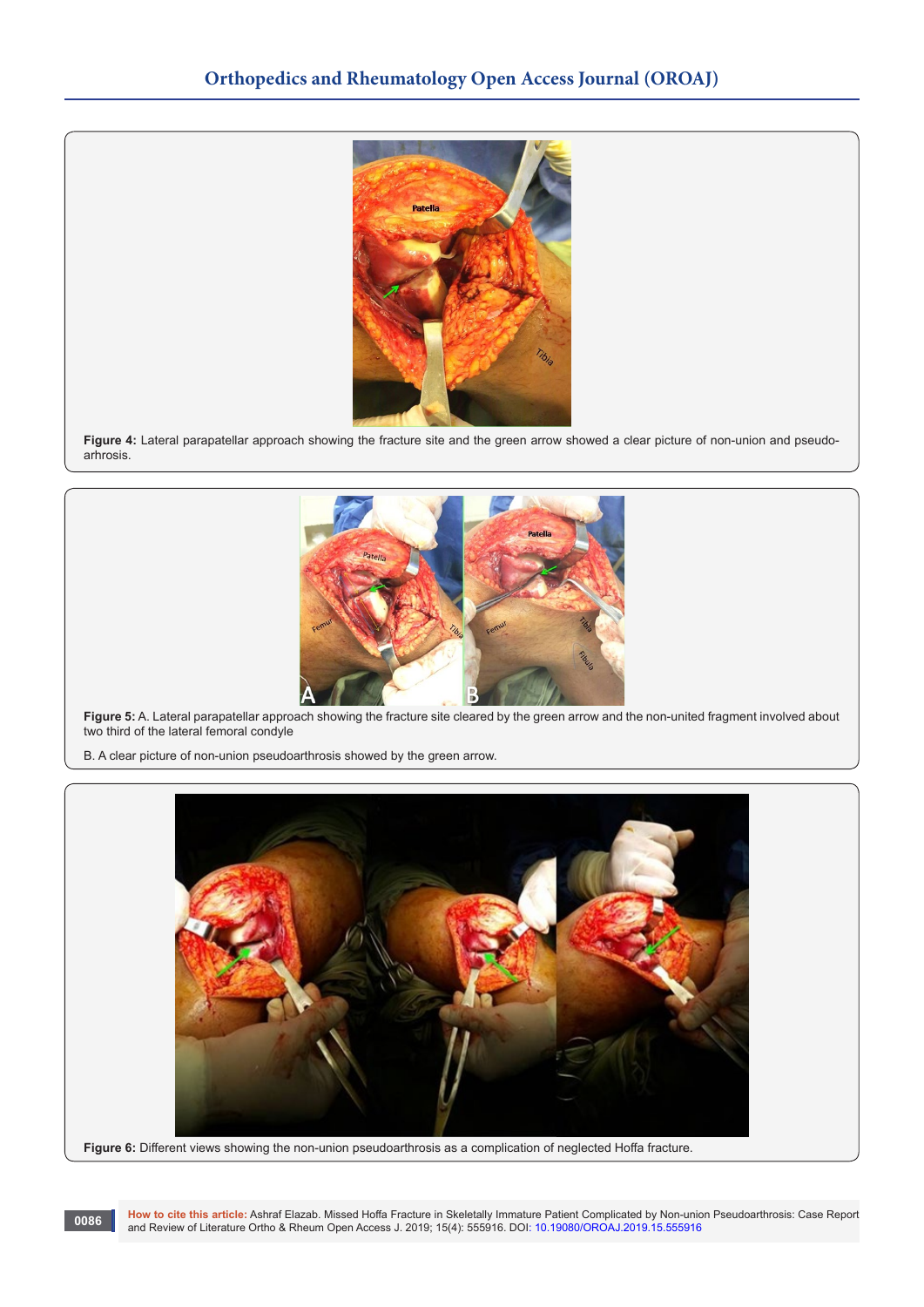# **Orthopedics and Rheumatology Open Access Journal (OROAJ)**

 Under spinal anaesthesia, the patient was positioned supine, tourniquet was elevated, and the usual draping was done. Before starting our definitive open reduction and internal fixation diagnostic arthroscopy was done to evaluate the cruciate ligaments, both menisci, and other intra-articular structures and we found no abnormalities except for the coronal fracture of the lateral femoral condyle. Moreover, antero-posterior stability was tested during arthroscopy and our suspicion about this

issue was confirmed. Then, lateral parapatellar approach was used, delicate dissection was done until the fracture site was identified. The fractured segment was about 2/3 of the lateral femoral condyle which was displaced posteriorly and laterally with marked posterolateral fibrous adhesions. Moreover, a clear picture of pseudoarthrosis was founded at the fracture site (Figures 4-6).



**Figure 7:** Postero-anterior and lateral C arm images and immediate postoperative postero-anterior and lateral x ray views showing the Hoffa fracture fixed with two cannulated screws.



After that, posterolateral adhesions were gently released and Pseudoarthrosis also excised until complete exposure of bone surfaces on both sides of the fracture site. A C-arm image intensifier was used to control reduction and screw placement. The reduction was obtained using a two-pointed reduction forceps one for coronal plane and the other for the sagittal plane reduction. After that, fixation was done using two

cannulated screws (Figure 7). Postoperatively, The patient limb was splinted in above knee splint for 2 weeks. Followed by a physiotherapy program for range of motion restoration and muscle strengthening exercises. six months post-operative follow up showed a good fracture healing with complete range of motion and return to sport (Figures 8 & 9).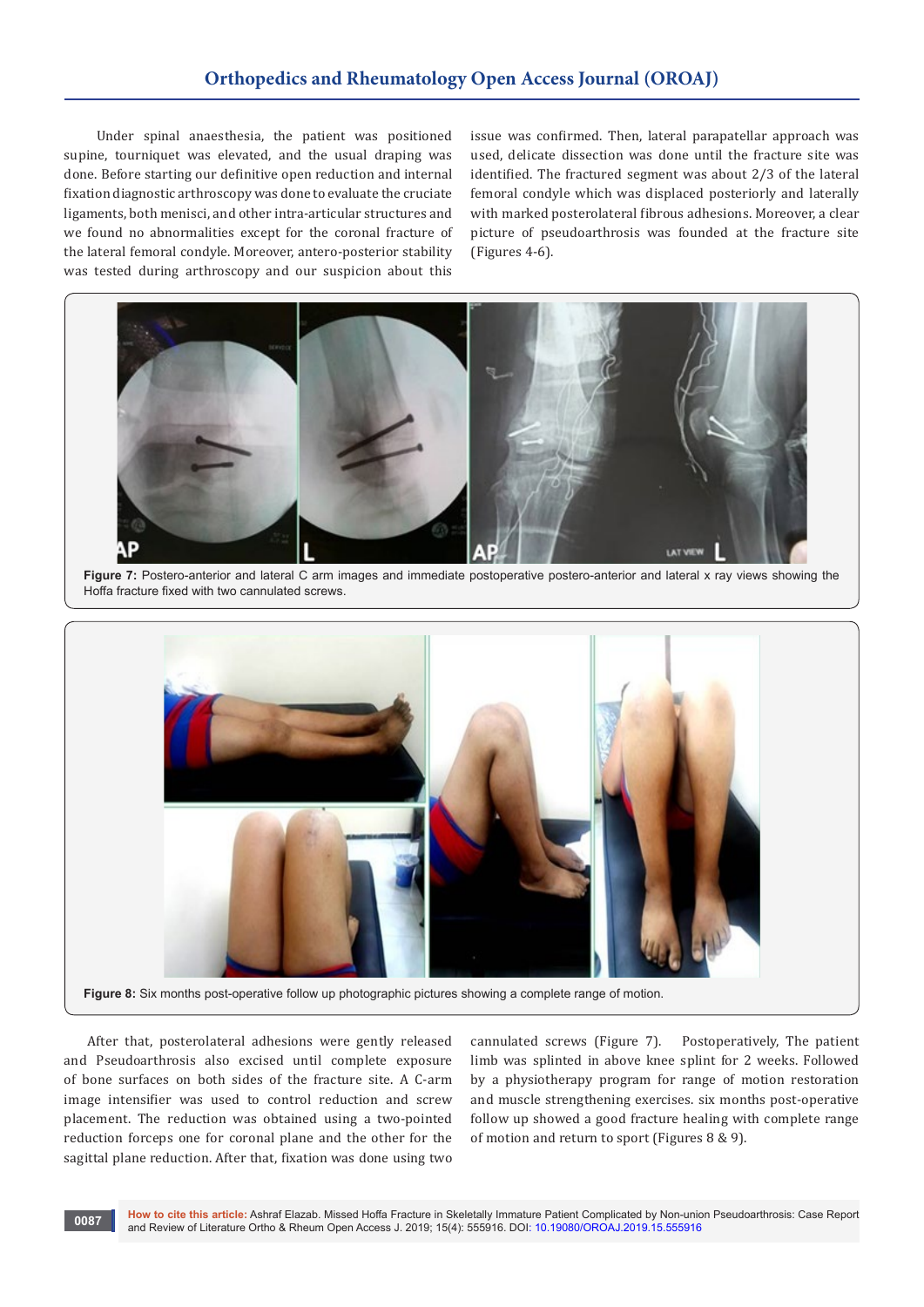

#### **Discussion**

Coronal fracture of the femoral condyle is an infrequent injury which was described for the first time by Hoffa in 1904 [1]. It is commonly emerges from the lateral femoral condyle in comparison to the medial condyle [2]. The usual cause of adult Hoffa's fracture is motor vehicle accidents [2,3]. While pediatric Hoffa's fracture can be due to motor vehicle accidents, sports injury, or even trivial injury [4]. In this case the injury was due to a motor vehicle accident. These types of fractures are rare in adult and its extremely rare in children. Moreover, it is easily missed Because the fracture is obscured in the anteroposterior projection by the intact anterior part of the condyle and the fracture can hardly be seen in the lateral view, if it is minimally displaced [3]. In our case the fracture was missed during examination in the emergency department by orthopedic resident despite obtaining a standard postero-anterior and lateral x ray immediately post injury. Therefore, advanced imaging utilities could be of a great value in diagnosis of these fractures especially when there is a suspicion of abnormality at standard x ray films.

|  |  |  |  |  |  | Table 1: literatures previously reported Hoffa fractures in skeletally immature patients. |
|--|--|--|--|--|--|-------------------------------------------------------------------------------------------|
|--|--|--|--|--|--|-------------------------------------------------------------------------------------------|

| Article                       | <b>Patient</b><br>age/gender | <b>Surgery time</b> | Approach                                          | <b>Fixation method</b>                                                                                            | <b>Fracture site</b>       | <b>Outcome</b>                                                                                         |
|-------------------------------|------------------------------|---------------------|---------------------------------------------------|-------------------------------------------------------------------------------------------------------------------|----------------------------|--------------------------------------------------------------------------------------------------------|
| Flanagin BA et al.<br>(2011)  | 14/M                         | Immediate           | Diagnostic<br>arthroscopy &arthrotomy<br>for ORIF | Four headless<br>compression<br>screws                                                                            | Lateral femoral<br>condyle | 12 months post op                                                                                      |
|                               |                              |                     |                                                   |                                                                                                                   |                            | 1- Fracture<br>radiographically<br>healed                                                              |
|                               |                              |                     |                                                   |                                                                                                                   |                            | 2- Patient pain free<br>with restoration of<br>full knee motion and<br>return to sporting<br>activity. |
| AlKhalife YI et al.<br>(2018) | 12/M                         | Immediate           | Medial parapatellar<br>approach for ORIF          | Two 4.0mm<br>partially<br>threaded<br>cancellous screws                                                           | Medial femoral<br>condyle  | 6 months post op                                                                                       |
|                               |                              |                     |                                                   |                                                                                                                   |                            | 1- Plain radiographs<br>and CT showed a well-<br>healed fracture                                       |
|                               |                              |                     |                                                   |                                                                                                                   |                            | 2- walking without<br>support and without<br>pain and the knee<br>range of motion was<br>15 to 130°    |
|                               | 12/M                         | Immediate           | Subvastus approach                                | Two large<br>fragment partially<br>threaded screws<br>placed from<br>anterior to<br>posterior in the<br>epiphysis | Medial femoral<br>condyle  | 36-month post op                                                                                       |
| Bali K et al.                 |                              |                     |                                                   |                                                                                                                   |                            | 1- he fractures was<br>united                                                                          |
| (2011)                        |                              |                     |                                                   |                                                                                                                   |                            | 2- full extension and<br>approximately 130°<br>flexion of knee                                         |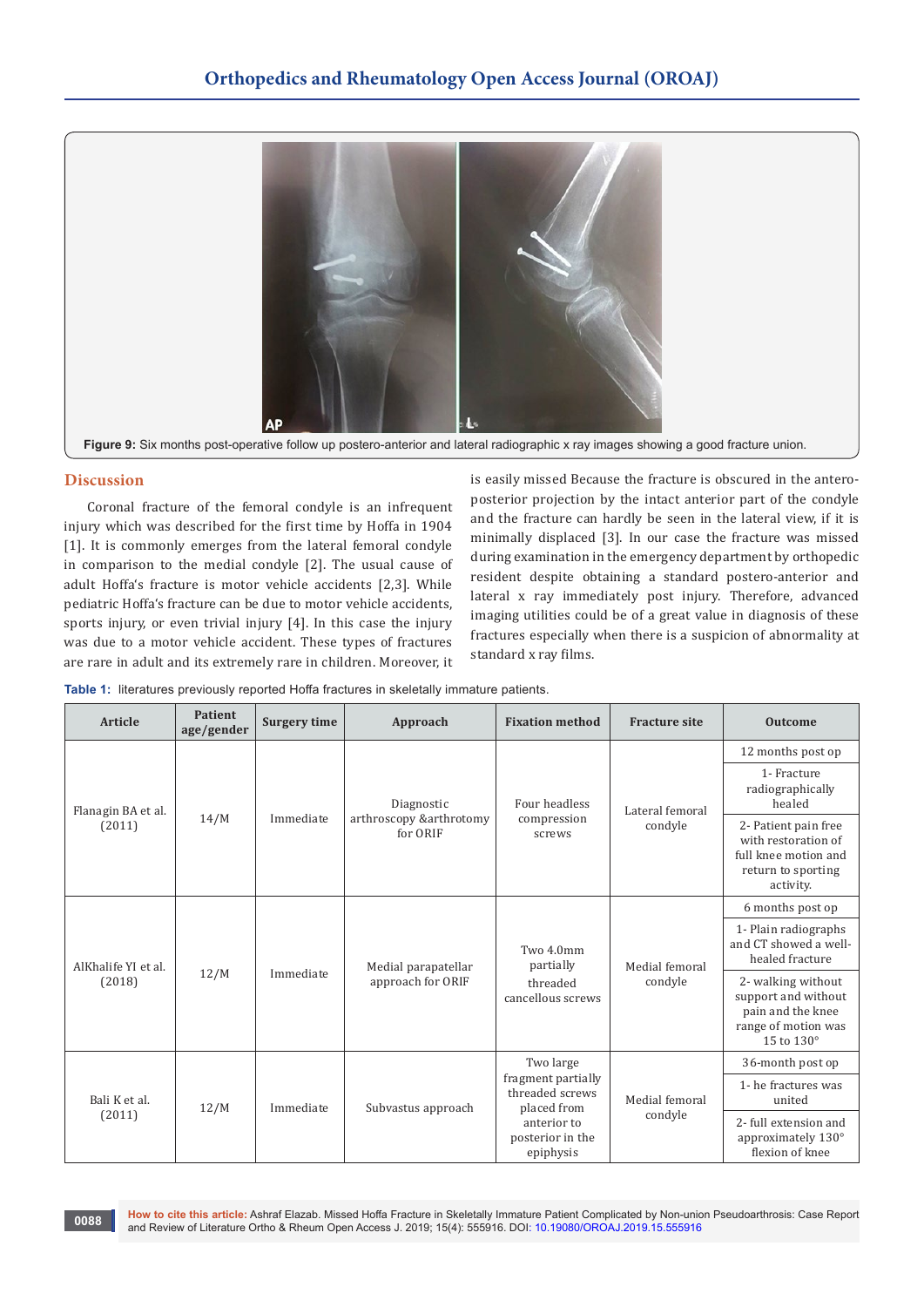| Harna B et al.<br>(2017)       | 7/M  | Immediate                                          | Swashbuckler approach                          | 2.9 mm Herbert<br>screws buried<br>under articular<br>cartilage | Bicondylar Hoffa's<br>fracture r | 6 months post op                                                                                                                                      |
|--------------------------------|------|----------------------------------------------------|------------------------------------------------|-----------------------------------------------------------------|----------------------------------|-------------------------------------------------------------------------------------------------------------------------------------------------------|
|                                |      |                                                    |                                                |                                                                 |                                  | 1- Fracture healing<br>achieved by 10 weeks                                                                                                           |
|                                |      |                                                    |                                                |                                                                 |                                  | 2- $0^\circ$ –130 $^\circ$ painless<br>range of motion<br>achieved                                                                                    |
|                                |      |                                                    |                                                |                                                                 |                                  | Radiographic union<br>was observed after 8<br>weeks postoperative,                                                                                    |
| Lal H et al. (2011)            | 9/M  | Immediate                                          | Arthroscopically assisted<br>internal fixation | Two 4.5-mm<br>cannulated<br>cancellous screws                   | Bicondylar Hoffa's<br>fracture r | No signs of avascular<br>necrosis of femoral<br>condyle and no<br>radiological evidence<br>of osteoarthritis at 3<br>years postoperative<br>follow up |
| McDonough, PW<br>et al. (2000) | 8/M  | Five years<br>after a motor<br>vehicle<br>accident | ORIF                                           |                                                                 | Lateral femoral<br>condyle       | Full range of motion<br>of the knee and no<br>evidence of growth<br>disturbance                                                                       |
| Tripathy SK et al.<br>(2013)   | 12/M | 4-months<br>post injury                            | Posterolateral approach                        | Two partially<br>threaded<br>cancellous screws                  | Lateral femoral<br>condyle       | Radiographic union<br>was observed after<br>3-month, Excellent<br>functional outcome 2<br>years postoperative                                         |

According to our knowledge seven cases were reported in the literatures discussing Hoffa fractures in skeletally immature patients until last search at 30 august 2019 ( Table 1)[4-10] . Five of these seven cases were fresh fractures and early managed operatively with different approaches and different techniques and the result were satisfactory [4-8]. However, only two cases were described in the literatures as a missed Hoffa fracture in an eight year old girl and twelve year old boy went to a nonunion which managed operatively and fixed with cannulated screws and the result were satisfactory in the 1st case the child has virtually full range of motion of the knee and no evidence of growth disturbance, also in the second case radiographic union was observed after 3 months, and after 2 years of follow-up, the child had excellent functional outcome [9,10]. In this study we report another case of missed non-united lateral condyle Hoffa fracture in a twelve-year-old boy with a clear picture of pseudoarthrosis. Moreover, vigorous antero-posterior instability was observed during clinical examination, in spite of normal cruciate ligaments and other intraarticular structures in MRI examination .We referred this instability to the fracture geometry which is type I Hoffa fracture that extend from an extra-articular location at the junction of the posterior femoral shaft and the proximal aspect of the femoral condyle to the posterior aspect of the condylar articular surface. And the anterior cruciate ligament (ACL) insertion in addition to the popliteus tendon, and the lateral head of the gastrocnemius origin remain attached to the unstable non-united condylar fragment (figure 4).

Conservative management of these fractures supposed to be unsatisfactory as reduction of the fracture fragment is difficult to achieve and to maintain by closed means and it could leads

to multiple complications like avascular necrosis, non-union and malunion [2,3,8]. Therefore, surgical stabilization is necessary to achieve satisfactory function [3]. Different approaches have been proposed according to the location of the fracture , including parapatellar approach as reported by Holmes et al.[3] in a case series of five Hoffa fractures and the results were satisfactory. Anterior midline approach was used by Patel et al. [11] in a series of seven adult patients with Hoffa fractures and the results were also good. lateral femoral epicondylar osteotomy was used by Juan M C et al. [12] in a case report of lateral Hoffa fracture and they supposed that this approach could allow to gain extensile exposure to the posterolateral articular structures of the knee, and makes easy the direct reduction and fixation of lateral coronal distal femoral fractures. In this case we did our open reduction, internal fixation with lag screws through a formal lateral parapatellar approach and the result was satisfactory. However, in our case due to fibrous union and the posterio-lateral adhesions, in addition to the obvious pseudoarthrosis, reduction was not so easy. Two reduction forceps were necessary to obtain reduction in both coronal and axial planes after complete excision of the fibrous tissue and pseudoarthrosis from the fracture site.

# **Conclusion**

Hoffa fractures in children and young adolescents are extremely uncommon, easily missed fractures. Advanced imaging techniques including CT and MRI examination would complete the picture for accurate diagnosis of this kind of fractures. Early operative intervention could prevent unfavorable complications like pseudoarthrosis which could affect joint functions.